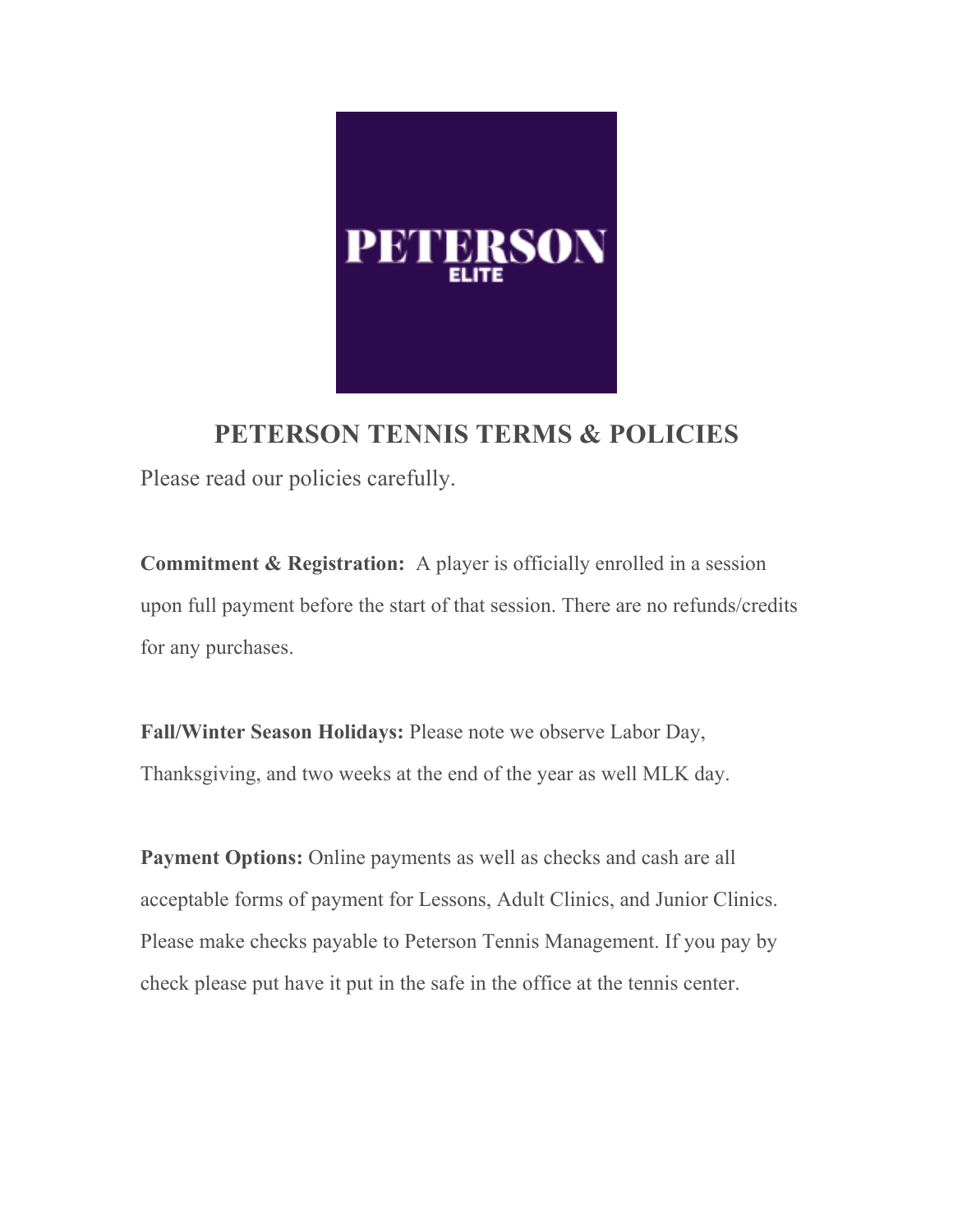**Private Lesson:** In order to schedule a lesson you must pay in advance. All cancellations must be made directly with Peterson Tennis Management 24hrs in advance or the lesson will count.

**Injuries:** Junior Clinics: If a player is injured and can not play and has a medical release/note from a doctor, the player will be able to get their remaining lessons upon return at no additional charge.

**Make-ups:** A make-up day is offered for rain only. Please note if it rains and we have completed over half of the practice the class will be considered complete, unless the class is a private lesson.

**Photos/Videos:** With parental consent, we may film or photograph players while participating at Peterson Tennis Management, for possible use in instruction/marketing/promoting Peterson Tennis Management by use of, but not limited to, social media/blog sites (Facebook, Twitter, Instagram, Tumblr), email advertising, print advertising and or TV advertising. Peterson Tennis Management will not use any players' names without permission.

You have my consent to film or photograph my child for Peterson Tennis instruction, marketing and promoting.

Signature

.